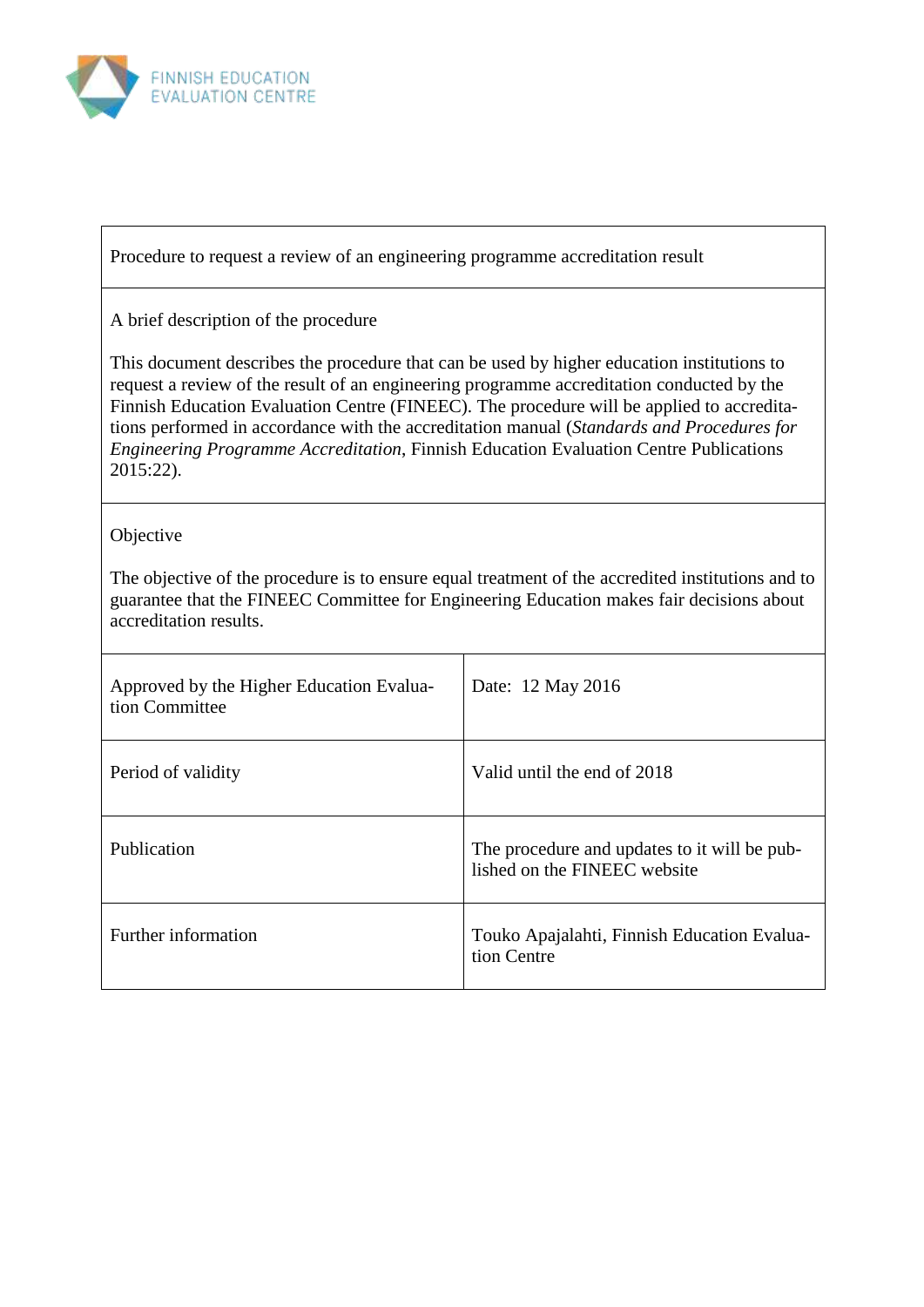# **1 Introduction**

This document describes the procedure that can be used by higher education institutions to request a review of the result of an engineering programme accreditation conducted by the Finnish Education Evaluation Centre (FINEEC). The procedure will be applied to accreditations performed in accordance with the accreditation manual<sup>1</sup>. The procedure follows the jointly agreed European quality assurance principles for evaluation agencies*<sup>2</sup>* .

The request may be targeted at the following accreditation results decided on by the FINEEC Committee for Engineering Education that has been nominated by the Higher Education Evaluation Committee of FINEEC:

- 1) A conditional accreditation; or
- 2) Not accredited.

The request may be based on the grounds that the accreditation has not been performed in compliance with the accreditation manual, and that the accreditation process, as performed, brings into question the fair and equal treatment of higher education institutions.

The request shall be filed in accordance with the procedure described in this document. The request can only be filed by the higher education institution whose accreditation result the request concerns. The decisions concerning accreditation results, issued by the FINEEC Committee for Engineering Education, shall be considered expert opinions. They are not administrative decisions, and appeals pursuant to the Administrative Judicial Procedure Act cannot be filed to challenge them.

# **2 Filing and processing the request**

## **Delivery of a request**

 $\overline{a}$ 

The outcome of an accreditation is communicated to the higher education institution immediately after the FINEEC Engineering Education Committee's decision-making meeting.

A request for a review of the accreditation result must be filed within 30 days of receiving the result. The day on which the result was communicated is not included in this period. If the request is not filed within the designated period, it will not be processed.

Requests must be sent to FINEEC by e-mail using the address [kirjaamo@karvi.fi.](mailto:kirjaamo@karvi.fi)

#### **The form and content of the request**

The request must be made in writing. The request must include the following information:

- 1) The accreditation result for which a review is requested;
- 2) The grounds on which a review is requested.

<sup>&</sup>lt;sup>1</sup> Standards and Procedures for Engineering Programme Accreditation, Finnish Education Evaluation Centre Publications 2015:22.

<sup>&</sup>lt;sup>2</sup> The Standards and Guidelines for Quality Assurance in the European Higher Education Area (European Association for Quality Assurance in Higher Education, 2015) are available at [http://www.enqa.eu/index.php/home/esg.](http://www.enqa.eu/index.php/home/esg)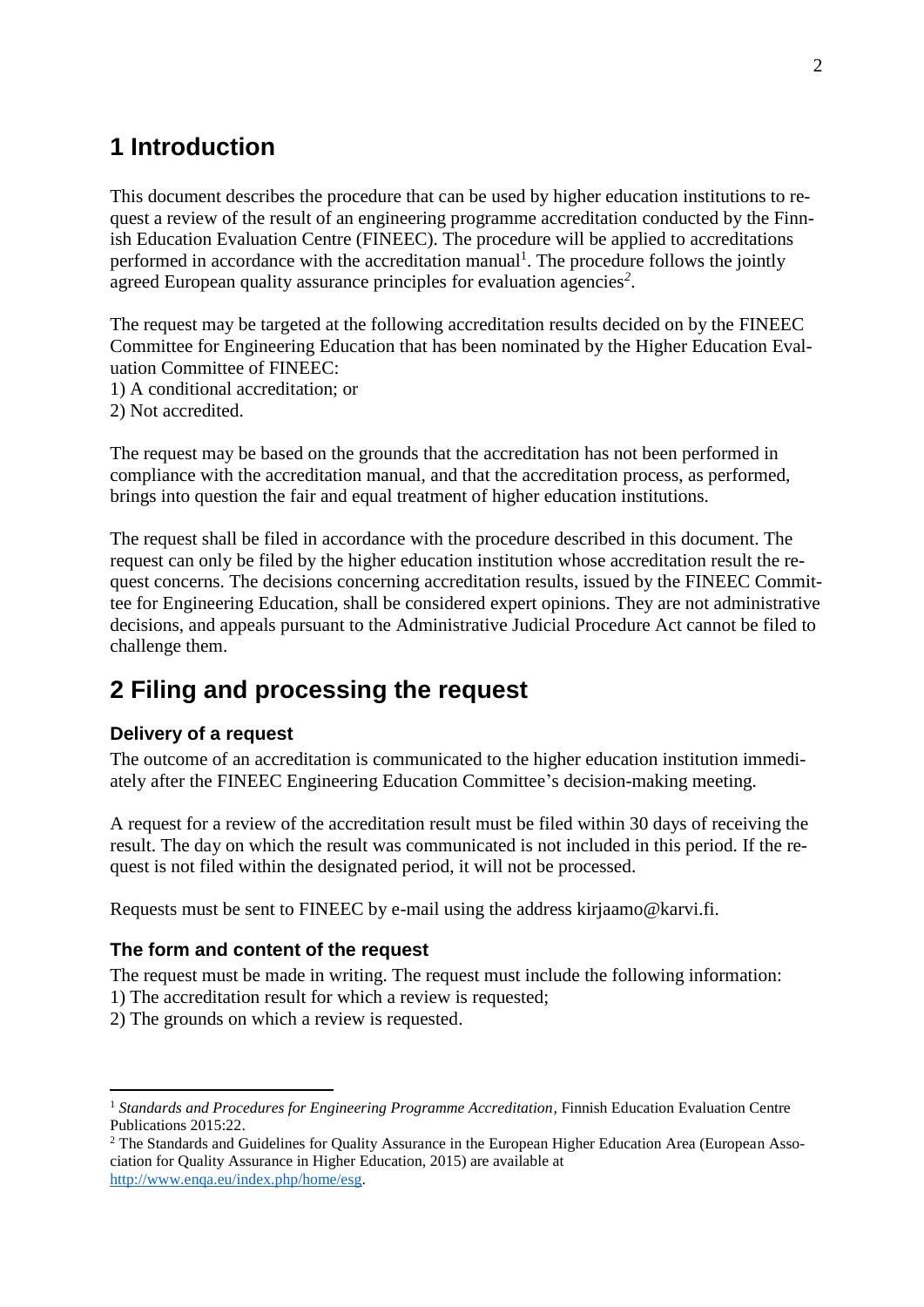Documents to support the request shall be attached to the request. The higher education institution cannot attach to the request materials that were not available to the accreditation team during the accreditation process.

# **Address and signature**

The request must include an address to which notifications on the matter can be sent. The rector of the higher education institution, or a representative appointed by the rector, must sign the request.

The request must also include the name of the higher education institution's contact person for the duration of the processing of the request. The director of FINEEC will appoint a FINEEC contact person who will keep the institution up to date on the progress of the review.

## **Supplements to the request**

If the request is incomplete, the higher education institution will have 14 days to provide supplements to it.

# **Processing of the request**

The request will be processed by an expert team appointed by the Evaluation Council that operates under FINEEC for the duration of the Council's term of office. FINEEC will deliver the request and the attached documents to the expert team. The following materials will be sent to the team when necessary if they are not included in the materials sent by the higher education institution<sup>.</sup>

– The accreditation report;

– The materials delivered by the higher education institution for the accreditation, and the additional materials requested by the accreditation team.

When the expert team has reviewed the written materials, it may hear the higher education institution and/or third parties before issuing a resolution.

Requests are usually processed within three months of filing the request with FINEEC.

## **Statement of the expert team**

The expert team processing the request will consider the accreditation as a whole. If a procedural error that could have brought into question the fairness and equality of the accreditation result is revealed, the expert team may return the accreditation result to the FINEEC Committee for Engineering Education for reprocessing. In its statement, the expert team must then identify the procedural error that was the reason for returning the accreditation result to the Committee for reprocessing. In all other cases, the accreditation result will not be returned to the Committee for reprocessing.

If the higher education institution has not included the necessary materials to support the request, or if the materials included are new materials that were not available to the accreditation team during the accreditation process, the request will not be processed.

## **Justification and content of the statement**

The expert team must provide justification for its statement. The statement issued must include the following information:

1) The date of the statement;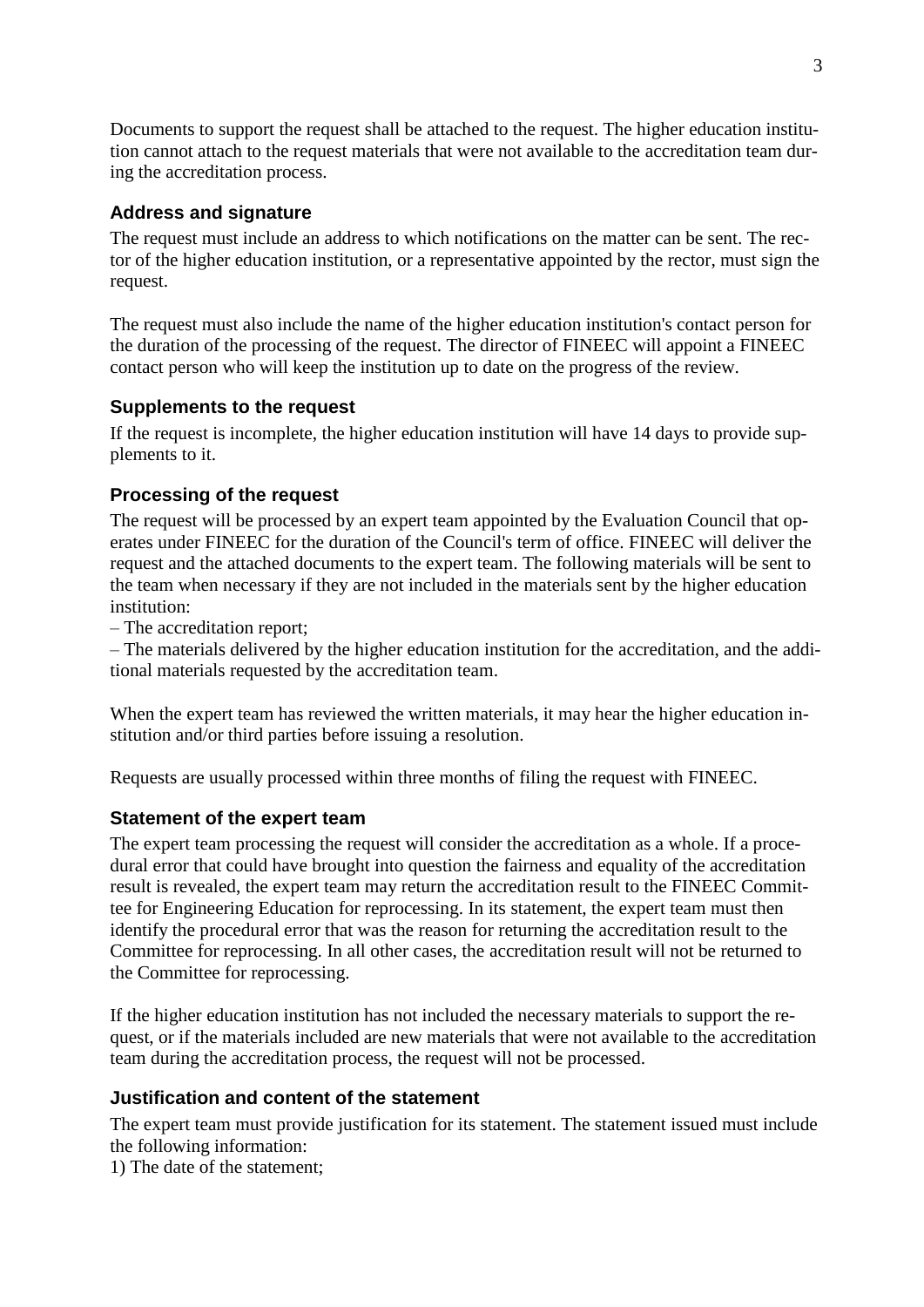2) The higher education institution that filed the request, and the accreditation result for which the review was requested;

3) An account of any significant phases of the processing of the request;

4) The statement and the justification for it.

## **Communicating the statement**

The statement of the expert team is communicated to the higher education institution immediately after the decision-making meeting of the team.

# **3 Expert team**

## **Composition of the expert team**

The Evaluation Council appoints for its term of office a national expert team with three members and three deputy members to process any requests from higher education institutions for a review of an accreditation result. The expert team selects a chair among its members. Experienced evaluators should be appointed to the expert team so that both sectors of Finnish higher education are represented.

The selection criteria for the members of the expert team:

- Good knowledge of the higher education system;
- A comprehensive and deep understanding of quality management in higher education institutions;
- Experience in evaluation, accreditation or audits.

A person is disqualified from acting as a member of the expert team if he or she is an interested party or if confidence in his or her impartiality in relation to the accredited higher education institution comes under question. Disqualification is determined in compliance with the provisions of the Administrative Procedure Act (434/2003, Chapter 5, sections 27–29). According to good administrative procedure, a disqualified person may not in any way participate in the processing of the matter. Such situations may arise, for example, if the person is employed by the accredited higher education institution or has acted in a position of trust in the institution's decision-making body. The experts must report any potential grounds for their disqualification to FINEEC. A person who has participated in the accreditation process for the higher education institution that has filed the request, or who is a member in another expert body of FINEEC, shall also be excluded from the expert team.

The higher education institution that filed the request will be given an opportunity to provide comments concerning the potential disqualification of the members of the expert team.

FINEEC will conclude an agreement with the members of the expert team to define the tasks, fee and other terms of the expert team assignment. The experts' fees are determined in accordance with the principles adopted by FINEEC.

#### **Work of the expert team**

The expert team is an independent body, and it works free of the influence of any third parties such as higher education institutions, ministries or other stakeholders. When working in the expert team, the team members are independent experts who do not represent their background organisations. Instead, they work to promote the equal treatment of all higher education institutions and fair decision-making by the Higher Education Evaluation Committee.